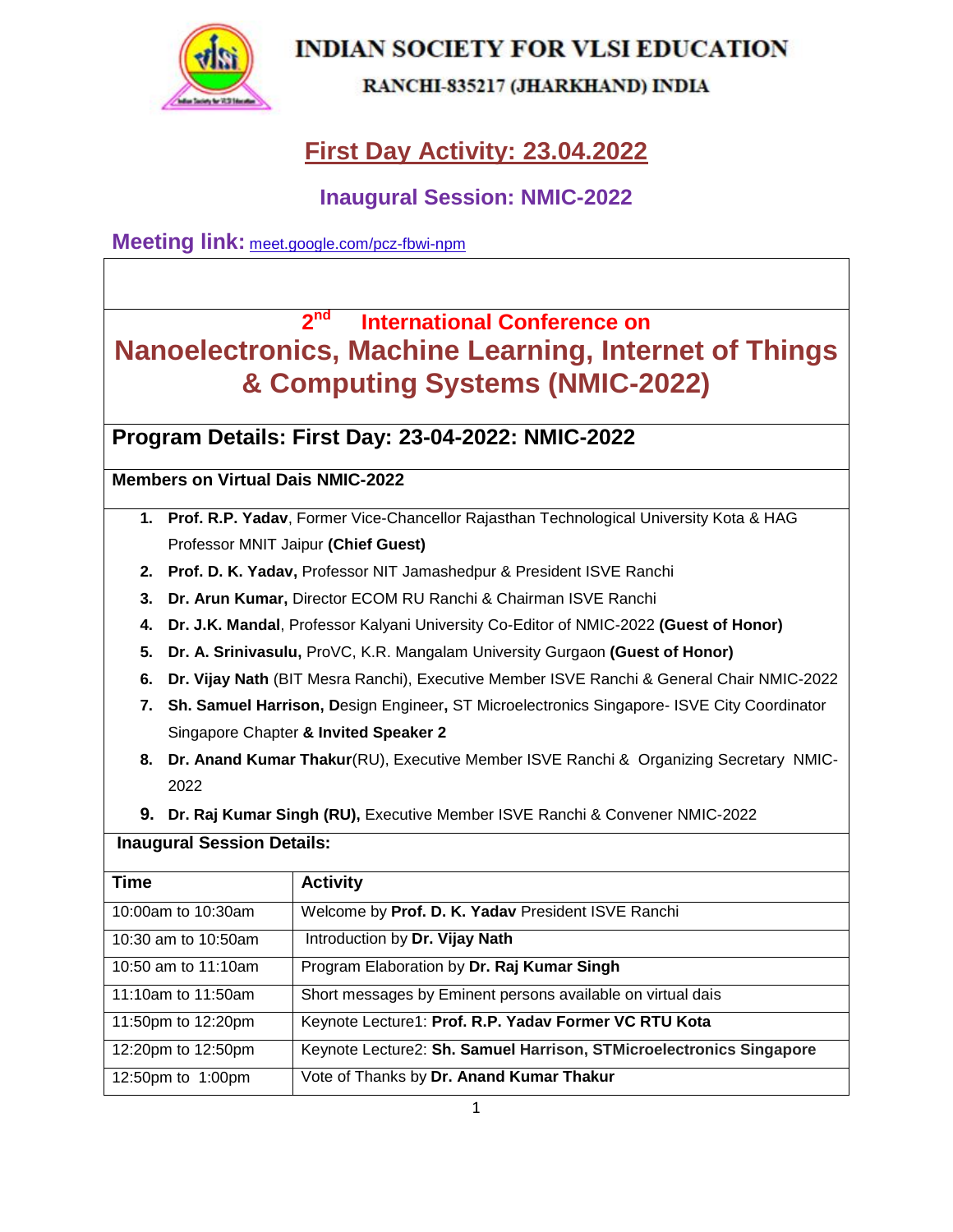

#### RANCHI-835217 (JHARKHAND) INDIA

1:00pm to 2:00pm **LUNCH**

#### **Important Notes:**

There will be two days technical session of NMIC-2022. On 23-04-2022 will be Inaugural session and two technical sessions1A,1B and on 24.04.2022 will be four technical sessions 2A, 2B, 2C & valedictory session. All are requested to join the session on time.

### **Lunch:- 1:00-2:00pm**

### **Technical Session 1: Section A:**

### **Nanoelectronics, Circuits & Machine Learning**

**Name of Session Chairman :** Dr. D. K. Yadav, Professor, NIT Jamshedpur (JH)

#### **Name of Session Chair Persons**:

Dr. Shylashree N., Associate Professor RV College of Engineering Bangalore (KA)

Dr. Vijay Nath, Associate Professor BIT Mesra Ranchi(JH)

Dr. Senthil Kumar SRM Valliammai Engineering College, Chennai

Dr. B. Acharya, Assistant Professor, National Institute of Technology, Raipur

Dr. Ritu Sharma, Associate Professor MNIT Jaipur

Dr Sujata Sanjay Kotabagi, Professor K L E Technological University, Hubballi

Dr. Adesh Kumar, Associate Professor UPES University. Dehradun

Dr. Amrita Rai, Associate Professor, GL Bajaj institute of Technology and Management, Noida

**Group Coordinator/ Moderator:** Ms Divya Sharma

**Google meet link** :[meet.google.com/pcz-fbwi-npm](https://meet.google.com/pcz-fbwi-npm?hs=224)

| <b>S.N.</b> | Paper ID         | Corresponding   | <b>Paper Title</b>                                                                 | <b>Presentation</b> |
|-------------|------------------|-----------------|------------------------------------------------------------------------------------|---------------------|
|             |                  | <b>Authors</b>  |                                                                                    | <b>Schedule</b>     |
| 1.          | <b>NMIC22004</b> | Swati Shilaskar | A Realtime Face Mask Detection and Social<br><b>Distancing Monitoring System</b>   | 2:00-2:15pm         |
| 2.          | <b>NMIC22026</b> | Akash R         | Machine Learning based Fault Diagnosis in<br><b>Wind Energy Conversion Systems</b> | $2:16 - 2:30$ pm    |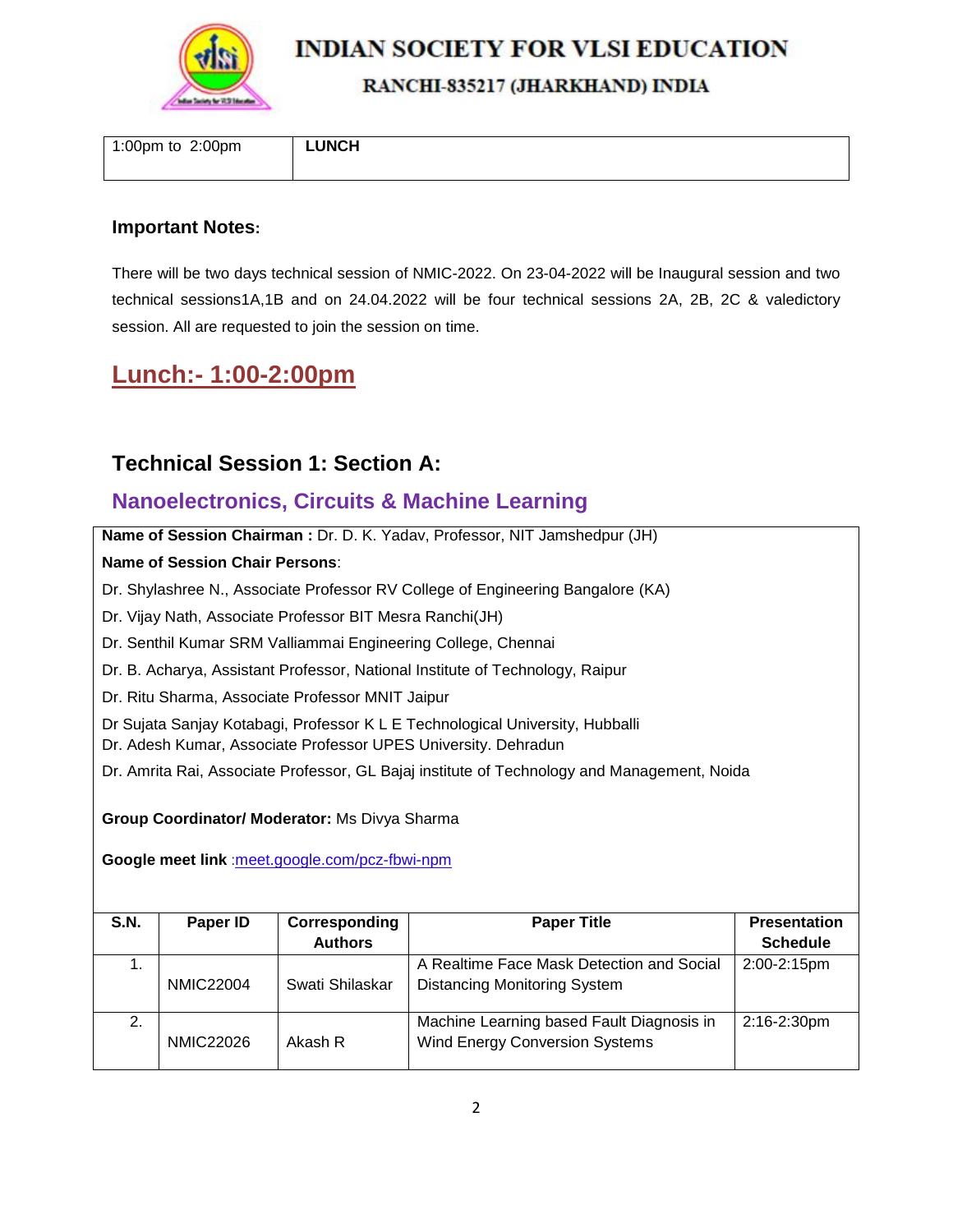

#### RANCHI-835217 (JHARKHAND) INDIA

| 3.               | <b>NMIC22027</b> | Tamaghna Das                   | Design of Fully Controlled PMSM Drive<br>Using DC-DC Cascaded Boost Converter<br>and Z-Source Inverter             | 2:31-2:45pm |
|------------------|------------------|--------------------------------|--------------------------------------------------------------------------------------------------------------------|-------------|
| $\overline{4}$ . | <b>NMIC22028</b> | Arunkumar P<br>Chavan          | A 7.7 GHz, 3.59mW Active Load Inverter<br>Based VCO achieving -152.26dBc/Hz Phase<br>Noise for VCO based Converter | 2:46-3:00pm |
| 5.               | <b>NMIC22031</b> | Vijay Kumar<br>Verma           | An Active Linear Control Driver Circuit using<br><b>Second Generation Current Conveyor</b>                         | 3:01-3:15pm |
| 6.               | <b>NMIC22034</b> | Ayush Verma                    | Design of health monitoring system using<br><b>IOT</b>                                                             | 3:16-3:30pm |
| 7.               | <b>NMIC22035</b> | Jayavarshini A                 | Implementation of Smart Electoral System                                                                           | 3:31-3:45pm |
| 8.               | <b>NMIC22036</b> | <b>Gefin Samuel R</b>          | Smart Assistive Device for Visually Impaired                                                                       | 3:46-4:00pm |
| 9.               | <b>NMIC22041</b> | Bollepalli<br>Spandana         | D-Algorithm Implementation for Test Vector<br>Generation                                                           | 4:01-4:15pm |
| 10.              | <b>NMIC22064</b> | <b>Huirem Bharat</b><br>Meitei | FPGA implementation of coherent sampling<br><b>TRNG using ADPLL</b>                                                | 4:16-4:30pm |
| 11.              | <b>NMIC22065</b> | Ragavendra N<br>K              | Crop Yield Recommendation in India Using<br>Regression Algorithm                                                   | 4:31-4:45pm |
| 12.              | <b>NMIC22070</b> | Muthu<br>Venkatesh L           | <b>Twitter Sentiment Analysis with Machine</b><br>Learning                                                         | 4:46-5:00pm |

### **Technical Session 1: Section B :**

#### **Signal Processing & Deep Learning**

**Name of Session Chairman:** Prof. J.K. Mandal, Professor Kalyani University Kalyani (WB)

#### **Name of Session Chair Persons:**

Dr. Mihir Narayan Mohanty, Shiksha 'O' Anusandhan Deemed to be University, Odissa

Dr Mamatha Girish, Associate Professor NMAM INSTITUTE OF TECHNOLOGY

Dr. Anand Kumar Thakur, Assistant Professor Ranchi University Ranchi(JH)

Dr. Manish Kumar, Professor, Sershah Engineering College Bihar

Dr. Kumar Rajnish, Associate Professor BIT Mesra Ranchi

- Dr. Arpan Deyasi, Assistant Professor RCC Institute of Information Technology
- Dr. Muthumanickam, Associate Professor, RMK College of Engineering Chennai
- Dr. K. Abhimanyu Kumar, Manipal Institute of Technology, Manipal Academy of Higher Education, Manipal,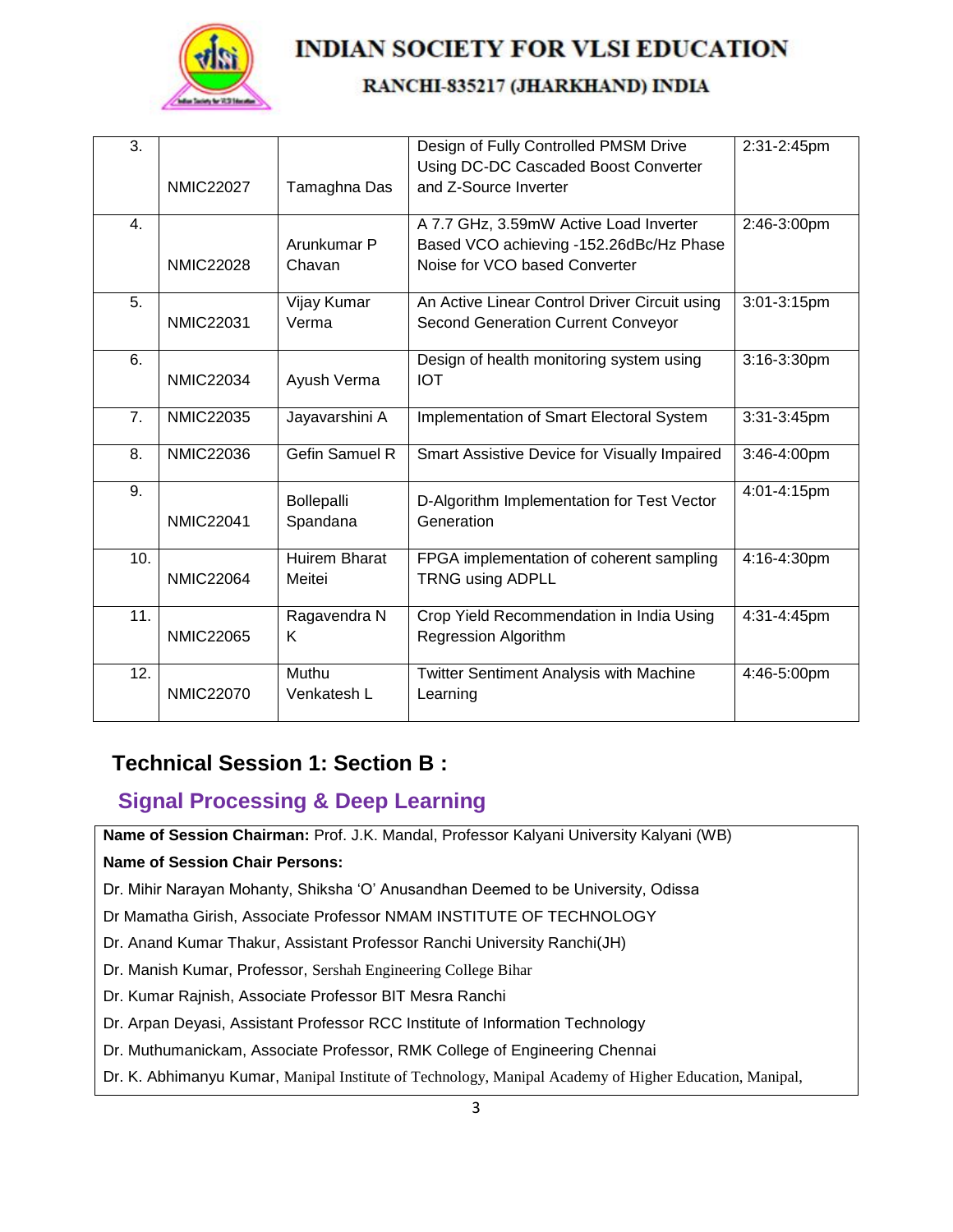

### RANCHI-835217 (JHARKHAND) INDIA

Karnataka

#### **Group Coordinator/ Moderator: D**r. Deepak Prasad

#### **Google meet link**: [meet.google.com/gqz-rgwa-hti](https://meet.google.com/gqz-rgwa-hti?hs=224)

| $\overline{S.N}$ . | Paper ID         | Corresponding              | <b>Paper Title</b>                                                                                                                                                                    | <b>Presentation</b> |
|--------------------|------------------|----------------------------|---------------------------------------------------------------------------------------------------------------------------------------------------------------------------------------|---------------------|
|                    |                  | <b>Authors</b>             |                                                                                                                                                                                       | <b>Schedule</b>     |
| 1.                 | <b>NMIC22084</b> | Subadharsini S             | Melanoma Skin Cancer Detection using<br><b>CNN</b>                                                                                                                                    | 2:00-2:15pm         |
| $\overline{2}$ .   | <b>NMIC22085</b> | Nataraj T                  | <b>Production Based Crop Yield Prediction</b><br><b>Using Regression Techniques</b>                                                                                                   | 2:16-2:30pm         |
| 3.                 | <b>NMIC22086</b> | Sowmiya R                  | Prediction Of Pneumonia Using CNN in<br>Deep Learning                                                                                                                                 | 2:31-2:45pm         |
| 4.                 | <b>NMIC22089</b> | Mehak Agrawal              | Mentor Recommendation System                                                                                                                                                          | 2:46-3:00pm         |
| 5.                 | <b>NMIC22090</b> | Suparna Maity              | A DEQPSO based Social Welfare<br>Maximisation Algorithm for Optimum<br>Utilization of Demand Response in Smart<br>Power Grids Containing Renewable<br>Generation                      | 3:01-3:15pm         |
| 6.                 | <b>NMIC22008</b> | Shri Prakash<br>Dubey      | Study of Dielectric Constant and Hysteresis<br>Behavior with Temperature of Cadmium<br>Acetate Dihydrate Sintered with Alundum in<br>Ceramics Engineering and Communication<br>System | 3:16-3:30pm         |
| $\overline{7}$ .   | <b>NMIC22010</b> | Shlok Tadilkar             | Real-Time Remote IoT based Health<br><b>Monitoring System</b>                                                                                                                         | 3:31-3:45pm         |
| 8.                 | <b>NMIC22011</b> | <b>Bharat</b><br>Gunhalkar | Navigation Assistance for the Visually<br>Impaired                                                                                                                                    | 3:46-4:00pm         |
| 9.                 | <b>NMIC22012</b> | Jaya Pal                   | Using Hierarchical Fuzzy Rule Based<br>System to Predict Software Quality                                                                                                             | 4:01-4:15pm         |
| 10.                | <b>NMIC22021</b> | Amol P. Bhagat             | <b>Blockchain Architectures for Secured</b><br>Transactions                                                                                                                           | 4:16-4:30pm         |
| 11.                | <b>NMIC22020</b> | Nitin Chandola             | Comparative study of Computerized<br>Detection of Ischemia and Myocardial<br>Infarction with Smartphone based<br>Electrocardiography platforms in an                                  | 4:31-4:45pm         |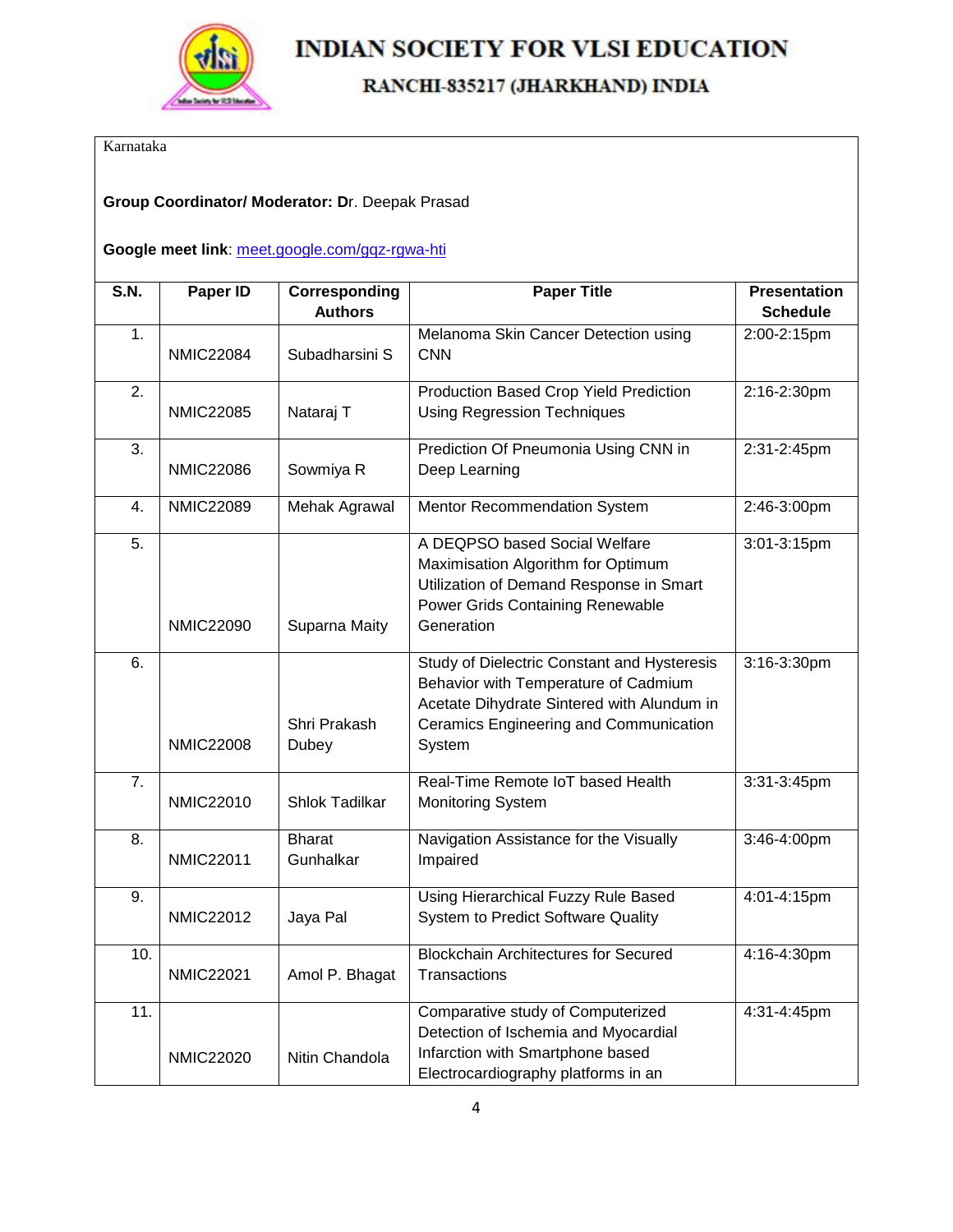

#### RANCHI-835217 (JHARKHAND) INDIA

|     |                  |                | observational Trials.                                  |            |
|-----|------------------|----------------|--------------------------------------------------------|------------|
| 12. | <b>NMIC22022</b> | Amol P. Bhagat | Detection of Plant Leaf Disease using Deep<br>Learning | 4:46-500pm |

# **Second Day Activity: 24.04.2022**

### **Technical Session 2: Section A :**

### **Embedded System, Green Energy & Internet of Things**

**Name of Session Chairman :** Dr. T.C. Manjunath, Professor Dayananda College of Engineering Bangaluru

#### **Name of Session Chair Persons:**

Dr. Gargi Khanna, Associate Professor, NIT Hamirpur

Dr. Akriti Nigam, Assistant Professor BIT Mesra

- Dr. Raj Kumar Singh, Assistant Professor Ranchi University Ranchi (JH)
- Dr. Arun Kumar, Associate Professor Ranchi University Ranchi

Dr. Vimal Kumar Singh Yadav, Assistant Professor BIT Mesra Ranchi

Dr. Jitendra Kumar Mishra, Assistant Professor IIIT Ranchi

Dr. Premananda B S, Associate Professor R V College of Engineering Bengaluru

#### **Group Coordinator/ Moderator**: Dr. Suraj Kumar Saw

**Google meet link**: [meet.google.com/pcz-fbwi-npm](https://meet.google.com/pcz-fbwi-npm?hs=224)

| <b>S.N.</b> | Paper ID         | Corresponding  | <b>Paper Title</b>                              | <b>Presentation</b> |
|-------------|------------------|----------------|-------------------------------------------------|---------------------|
|             |                  | <b>Authors</b> |                                                 | <b>Schedule</b>     |
| 1.          |                  |                | LSTM based Time Series Forecasting in           | 10:00-10:15am       |
|             |                  |                | Real Time Solar PV Generation in                |                     |
|             | <b>NMIC22024</b> | C. Nithya      | <b>Commercial Building</b>                      |                     |
|             |                  |                |                                                 |                     |
| 2.          |                  |                | Classification of healthy and unhealthy         | 10:16-10:30am       |
|             |                  |                | Agaricus Mushroom using Ensemble                |                     |
|             | <b>NMIC22025</b> | Rupali Sahu    | learning Methods                                |                     |
| 3.          |                  |                | Artificial Intelligence based Deep Architecture | 10:31-10:45am       |
|             | <b>NMIC22029</b> | Puja Gupta     | for Tuberculosis Detection                      |                     |
|             |                  |                |                                                 |                     |
| 4.          |                  |                | Smart Home Automation for Geriatic using        | 10:46-11:00am       |
|             | <b>NMIC22030</b> | Dipti Sharma   | <b>Tactile and Wireless Sensor Networks</b>     |                     |
|             |                  |                |                                                 |                     |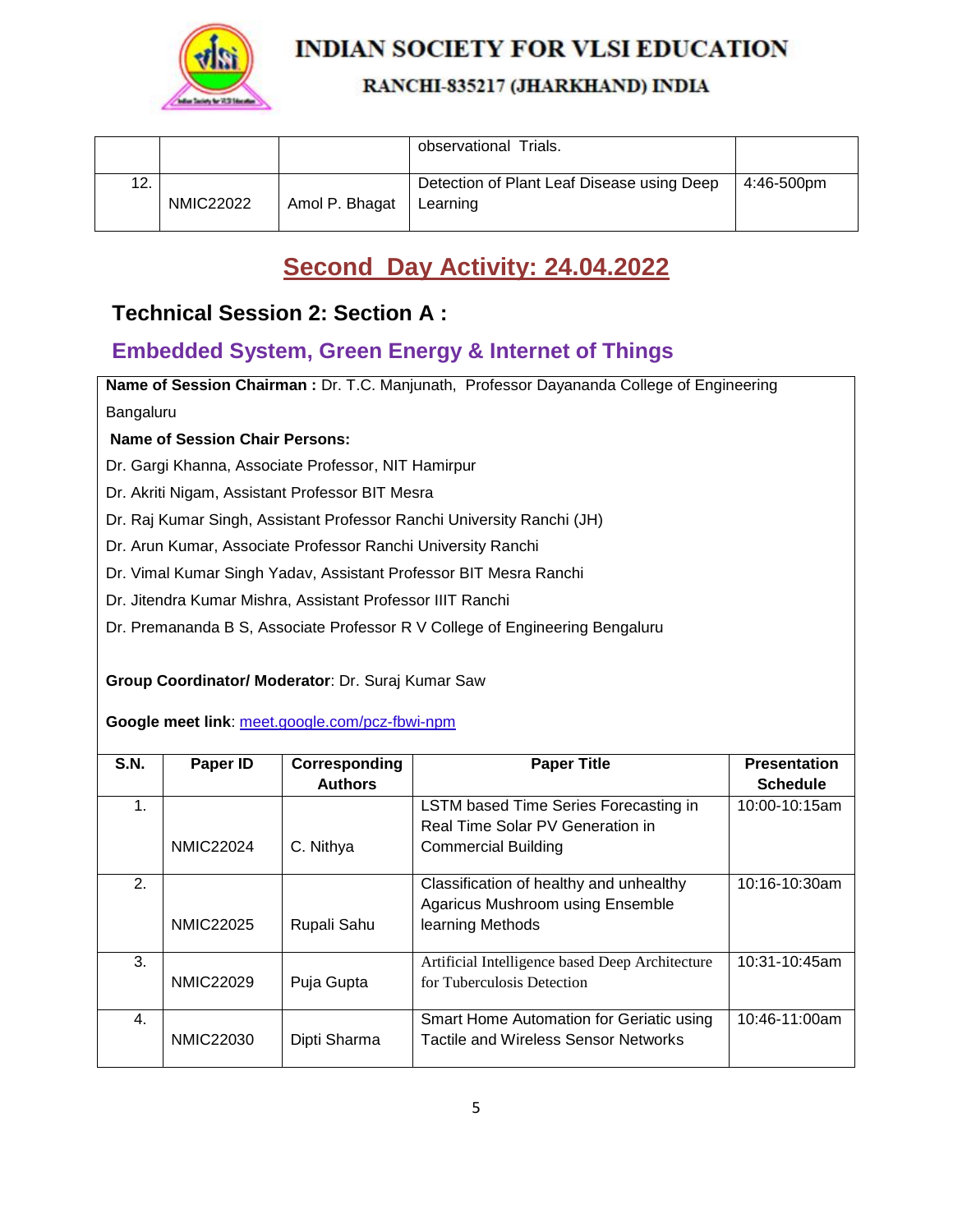

#### RANCHI-835217 (JHARKHAND) INDIA

| 5.  |                  |                    | The Role of the Internet of Things and      | 11:00-11:15am |
|-----|------------------|--------------------|---------------------------------------------|---------------|
|     | <b>NMIC22032</b> | Sudhir Sharma      | Robots in the Retail Sector                 |               |
| 6.  |                  |                    | Machine Learning Approach for               | 11:16-11:30am |
|     |                  |                    | Classification and Detection of In-         |               |
|     |                  | Shripad            | Transition Sit-to-Stand and Stand-to-Sit    |               |
|     | <b>NMIC22005</b> | <b>Bhatlawande</b> | Posture for Elderly People                  |               |
| 7.  |                  |                    | Characterization of textile weaving loom -a | 11:31-11:45am |
|     | <b>NMIC22040</b> | Ajit S. Gundale    | machine learning approach                   |               |
| 8.  |                  |                    | Optimized Implementation of Continuous      | 11:46am-      |
|     | <b>NMIC22042</b> | Shaik Qadder       | Controller For IoT                          | 12:00pm       |
| 9.  |                  |                    | Computing Threshold Voltage Shift in        | 12:01-12:15pm |
|     |                  |                    | Independent Gate DGMOSFET following         |               |
|     | <b>NMIC22043</b> | Arpan Deyasi       | <b>Ortiz-Conde Model</b>                    |               |
| 10. |                  | T.Snehitha         | Design and study of ultra-low power low     | 12:16-12:30pm |
|     | <b>NMIC22044</b> | Reddy              | noise amplifier                             |               |
| 11. |                  |                    | Miniaturization of Ultra-Wide Band 3db      | 12:31-12:45pm |
|     | <b>NMIC22046</b> | Harinita           | Power Divider                               |               |
| 12. |                  |                    | Multilevel Classification of SQL Injection  | 12:46-01:00pm |
|     |                  |                    | Attacks and Performance Comparision of      |               |
|     | <b>NMIC22050</b> | Uzra Rahman        | <b>Various Classifiers</b>                  |               |

## **Technical Session 2: Section B :**

## **Communication Engineering & Cyber Security**

**Name of Session Chairman :** Dr Nukala Srinivasa Rao, Professor, Matrusri Engg College Hyderabad **Name of Session Chair Persons:**

Dr. Umesh Yadav, Professor DDU Gorakhpur University Gorakhpur

Dr. V. Anandi, Associate Professor, MSRIT, Bengaluru

- Dr. Jayanthi P N, Assistant Professor, R V College of Engineering Bengaluru
- Dr. Amit Prakash, Professor NIT Jamshedpur
- Dr. Arumita Biswas, Sub-Divisional Engineer, Bharat Sanchar Nigam Limited, Kolkata
- Dr. Tajinder Singh, Assistant Professor, NIT Uttarakhand
- Dr. Sanjaya Shankar Tripathy, Assistant Professor, BIT Mesra Ranchi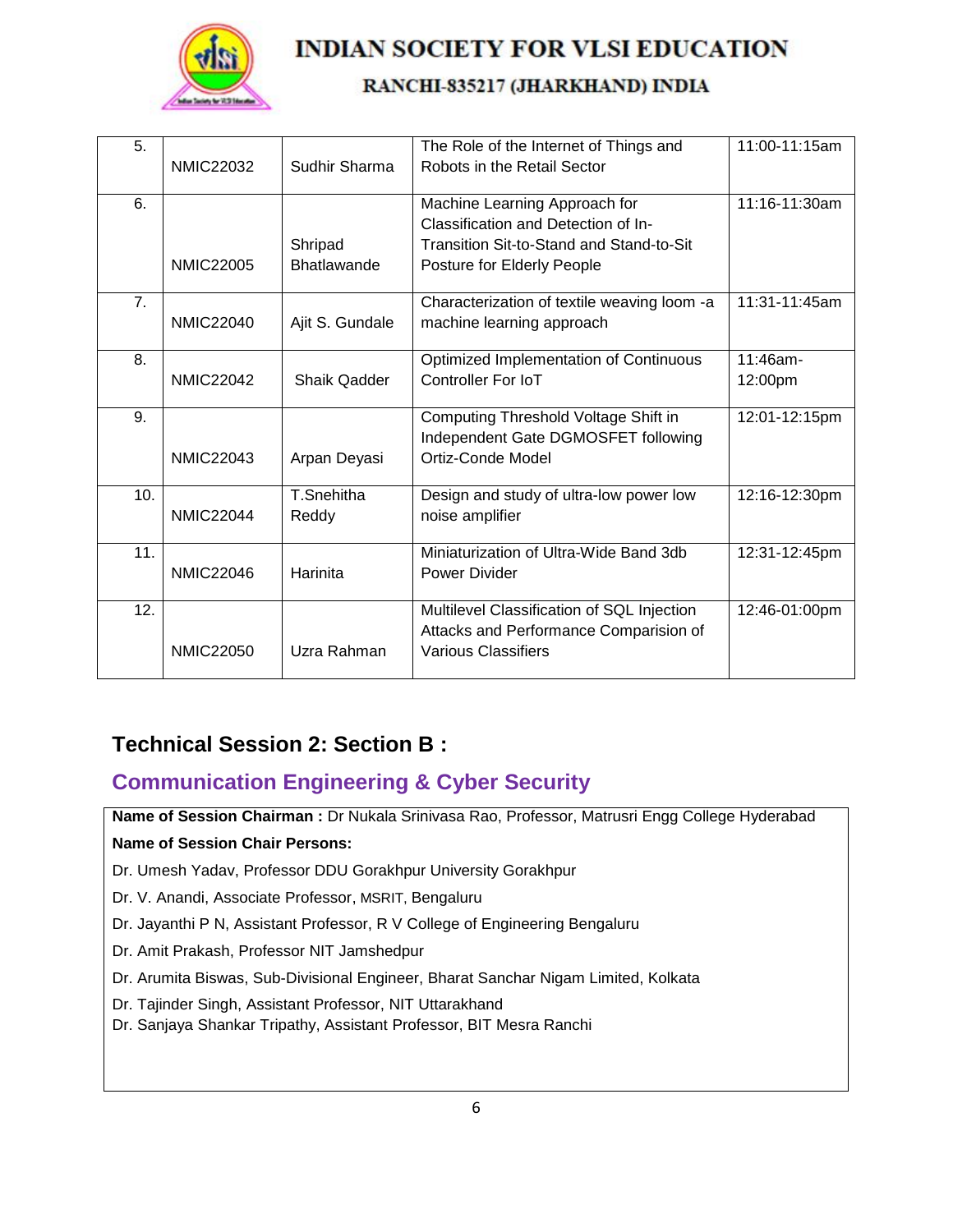

### RANCHI-835217 (JHARKHAND) INDIA

#### **Group Coordinator/ Moderator**: Dr. Deepak Prasad & Ms. Mili Sarkar

**Google meet link**: [meet.google.com/gqz-rgwa-hti](https://meet.google.com/gqz-rgwa-hti?hs=224)

| <b>S.N.</b>      | Paper ID         | Corresponding<br><b>Authors</b> | <b>Paper Title</b>                       | <b>Presentation</b><br><b>Schedule</b> |
|------------------|------------------|---------------------------------|------------------------------------------|----------------------------------------|
| 1.               |                  |                                 | Caption Generation for Image using       | 10:00-10:15am                          |
|                  | <b>NMIC22052</b> | Janani S                        | Deep Learning                            |                                        |
| 2.               |                  |                                 | An Approach to Detect DDoS Attacks       | 10:16-10:30am                          |
|                  |                  | Amardeep                        | in Application Layer using Machine       |                                        |
|                  | <b>NMIC22053</b> | Kumar                           | Learning                                 |                                        |
| 3.               |                  |                                 | Analysis and simulation of Single Input  | 10:31-10:45am                          |
|                  |                  | Maitham                         | Multi Output Buck Converter to Fed       |                                        |
|                  | <b>NMIC22056</b> | Saddeq Jabbar                   | Various DC Loads                         |                                        |
| 4.               |                  | Saleem                          | <b>GPU based Optimization Algorithms</b> | 10:46-11:00am                          |
|                  | <b>NMIC22067</b> | Sanatan Kujur                   | governing P System Execution             |                                        |
| 5.               |                  |                                 | <b>UWAKE: An Algorithm for Automatic</b> | 11:00-11:15am                          |
|                  |                  |                                 | tag generation for text documents        |                                        |
|                  | <b>NMIC22068</b> | Raunak Rathi                    | using Word Neighbourhoods                |                                        |
| 6.               |                  |                                 | Recognizing Handwritten Character        | 11:16-11:30am                          |
|                  | <b>NMIC22069</b> | Gowdham S                       | using Deep Learning                      |                                        |
| $\overline{7}$ . |                  |                                 | Removing Distrusting Peaks from ECG      | 11:31-11:45am                          |
|                  | <b>NMIC22071</b> | Dilip R. Uike                   | Signals for proper Analysis              |                                        |
| 8.               |                  |                                 | Implementation of Machine Learning       | 11:46am-                               |
|                  |                  | Jay Prakash                     | Techniques to Identification of Fake     | 12:00pm                                |
|                  | <b>NMIC22076</b> | Mishra                          | <b>News</b>                              |                                        |
| 9.               |                  |                                 | Design of MIMO Antenna for Smart         | 12:01-12:15pm                          |
|                  | <b>NMIC22077</b> | Aayush Joshi                    | <b>Communication Devices</b>             |                                        |
| 10.              |                  | Aashu Kumar                     | Vulnerable Blitz on Security in Nebula   | 12:16-12:30pm                          |
|                  | <b>NMIC22078</b> | Singh                           | <b>Based And Solution</b>                |                                        |
| 11.              |                  |                                 | Miniaturized Rat-Race Coupler for        | 12:31-12:45pm                          |
|                  | <b>NMIC22079</b> | Rubesh.A                        | Radio Frequency Application              |                                        |
| 12.              |                  |                                 | Performance Analysis of Machine          | 12:46-01:00pm                          |
|                  |                  |                                 | Learning Algorithms on Predicting the    |                                        |
|                  | <b>NMIC22080</b> | Manish Kumar                    | <b>Brain Tumor</b>                       |                                        |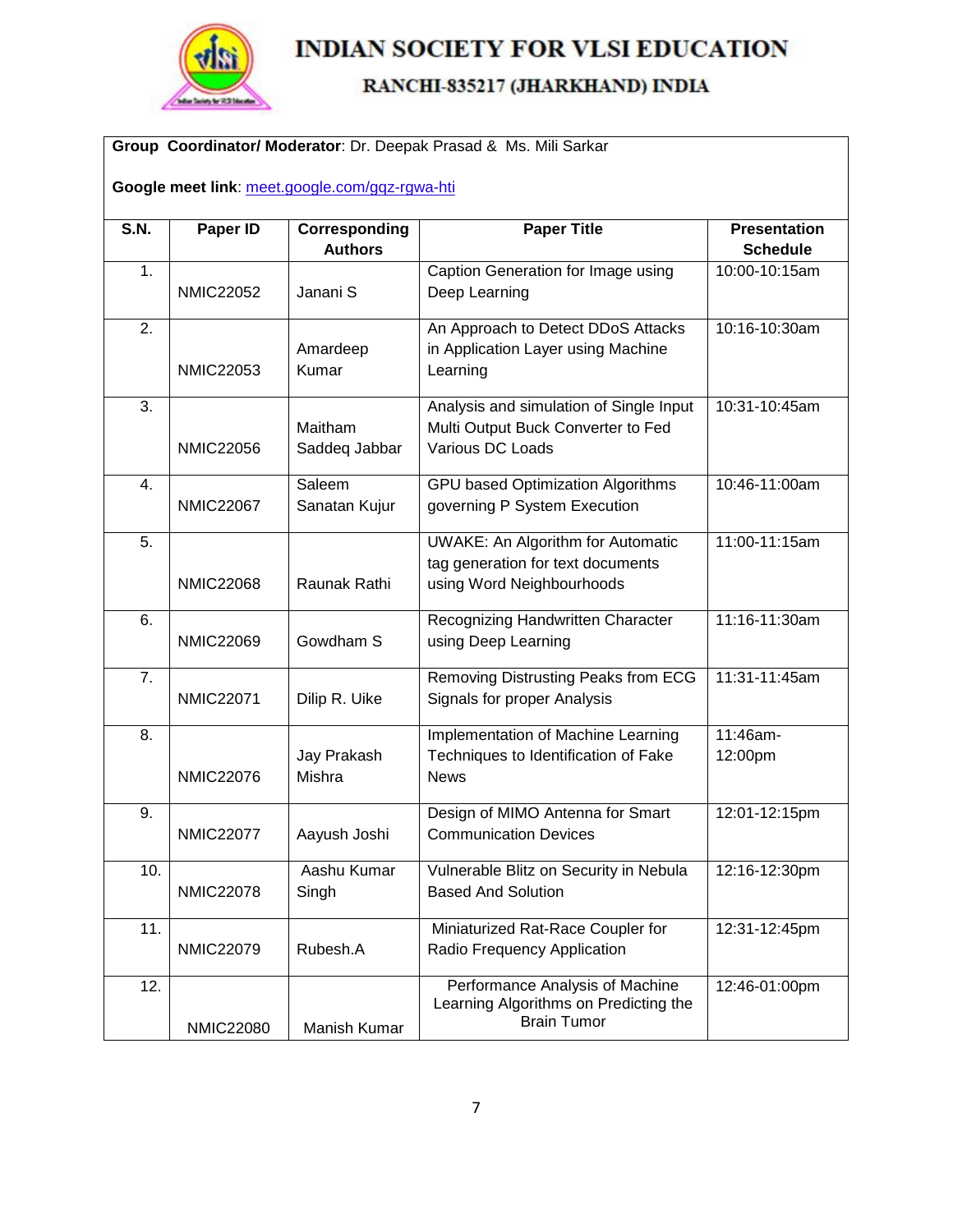

#### RANCHI-835217 (JHARKHAND) INDIA

# **Lunch:- 1:00-2:00pm**

## **Technical Session 2: Section C:**

# **Cyber Physical System & Artificial Intelligence**

**Name of Session Chairman :** Dr. D. Devaraj, Professor, Kalasalingam Academy of Research and

Education, Krishnankoil-626126

**Name of Session Chair Persons**:

Dr. Ram Suchit Yadav, Professor J K Institute of Applied Physics & Technology, University of Allahabad

Dr Shaik Qadeer Professor EED, MJCET Hyderabad

Dr. Vijay Kumar Verma, Scientist, ISRO Bangalore

Dr. Shruti Garg, Assistant Professor BIT Mesra Ranchi

Dr. Abhishek Pandey, Associate Professor UMU Ranchi

Dr. Nutan Latha, Assistant Professor Ranchi University Ranchi

**Group Coordinator:** Rahul Priyadarshi

**Google meet link** : [meet.google.com/pcz-fbwi-npm](https://meet.google.com/pcz-fbwi-npm?hs=224)

| <b>S.N.</b>    | Paper ID         | Corresponding      | <b>Paper Title</b>                             | <b>Presentation</b> |
|----------------|------------------|--------------------|------------------------------------------------|---------------------|
|                |                  | <b>Authors</b>     |                                                | <b>Schedule</b>     |
| 1.             |                  |                    | Face Recognition of Human Beings Using         | 2:00-2:15pm         |
|                |                  |                    | Hybridized DIP High Speed Computing            |                     |
|                | <b>NMIC22082</b> | Guru Raj M R       | Programs                                       |                     |
| $\overline{2}$ |                  | Manikandaraja      | Performance Analysis Of Machine Learning       | 2:16-2:30pm         |
|                | <b>NMIC22087</b> | R                  | Algorithms To Predict Heart Disease            |                     |
| 3              |                  |                    | Implementation of a 4:1 Multiplexer Using      | 2:31-2:45pm         |
|                |                  |                    | Semiconductor Optical Amplifier Based All-     |                     |
|                | <b>NMIC22088</b> | Suraj Kumar        | Optical Logic Gates at Higher Data Rates       |                     |
| $\overline{4}$ |                  |                    | <b>Small Scale Crater Detection Using Deep</b> | $2:46-3:00$ pm      |
|                | <b>NMIC22094</b> | M Ankeeta          | Learning                                       |                     |
| 5              |                  | Shripad            |                                                | 3:01-3:15pm         |
|                | <b>NMIC22002</b> | <b>Bhatlawande</b> | Video Stabilization Using Moving Averages      |                     |
| 6              |                  | Shripad            | Video Genre Classification Using Deep          | $3:16 - 3:30$ pm    |
|                | <b>NMIC22003</b> | <b>Bhatlawande</b> | <b>Learning Network</b>                        |                     |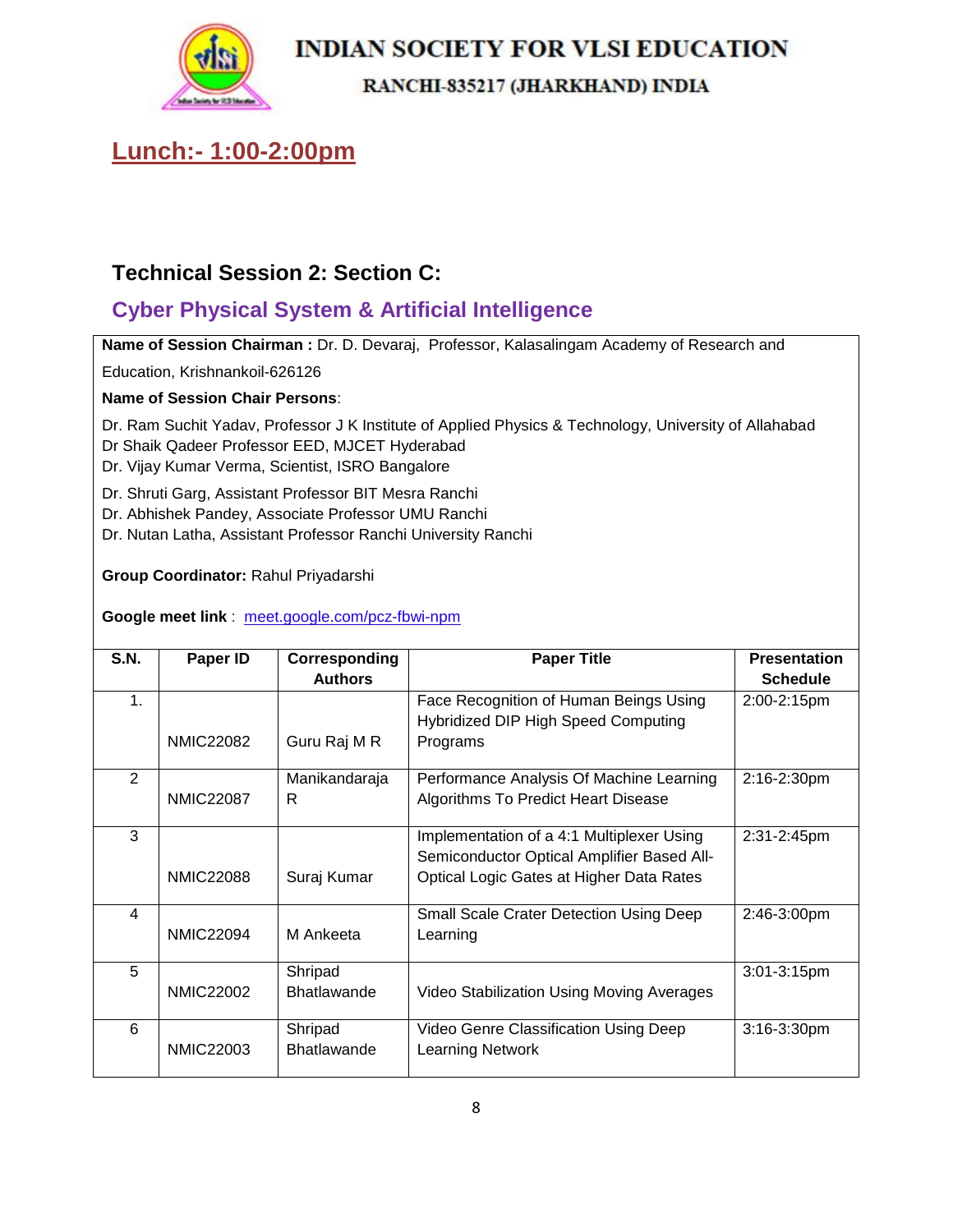

### RANCHI-835217 (JHARKHAND) INDIA

|    | <b>NMIC22007</b> | Subhash Kumar<br>Sharma   | Bio Sensor and Its application                                                                                            | $3:31-3:45$ pm   |
|----|------------------|---------------------------|---------------------------------------------------------------------------------------------------------------------------|------------------|
| 8  | <b>NMIC22097</b> | Ganga                     | Integrating Machine Learning with VANET<br>for Enhanced Decision Making: A Review                                         | 3:46-4:00pm      |
| 9  | <b>NMIC22091</b> | Mownika<br><b>Sekaran</b> | <b>Comparative Analysis of Cardiovascular</b><br>Disease Prediction With Machine Learning<br>And Deep Learning Algorithms | 4:01-4:15pm      |
| 10 | <b>NMIC22098</b> |                           |                                                                                                                           | 4:16-4:30pm      |
| 11 |                  |                           |                                                                                                                           | $4:31 - 4:45$ pm |
| 12 |                  |                           |                                                                                                                           | 4:46-5:00pm      |

# **Valedictory Session & Award/Prize Declaration:**

**Meeting link:** [meet.google.com/pcz-fbwi-npm](https://meet.google.com/pcz-fbwi-npm?hs=224)

|             |                                                                                        | <b>Members on Virtual Dais for Valedictory Session of NMIC-2022</b>                      |  |  |  |
|-------------|----------------------------------------------------------------------------------------|------------------------------------------------------------------------------------------|--|--|--|
| 1.          |                                                                                        | Prof. Gopal Pathak, VC, Sarla Birla University, Ranchi                                   |  |  |  |
| 2.          |                                                                                        | <b>Prof. D. K. Yadav, Professor NIT Jamashedpur &amp; President ISVE Ranchi</b>          |  |  |  |
| 3.          |                                                                                        | Dr. Arun Kumar, Director ECOM RU Ranchi & Chairman ISVE Ranchi                           |  |  |  |
| 4.          |                                                                                        | Dr. Gargi Khanna, Associate Professor, NIT Hamirpur                                      |  |  |  |
| 5.          |                                                                                        | Dr. Vijay Nath (BIT Mesra Ranchi), Executive Member ISVE Ranchi & General Chair of NMIC- |  |  |  |
|             | 2022                                                                                   |                                                                                          |  |  |  |
| 6.          | Dr. Anand Kumar Thakur (RU), Executive Member ISVE Ranchi & Organizing Secretary NMIC- |                                                                                          |  |  |  |
|             | 2022                                                                                   |                                                                                          |  |  |  |
| 7.          | Dr. Raj Kumar Singh (RU), Executive Member ISVE Ranchi & Convener NMIC-2022            |                                                                                          |  |  |  |
|             | <b>Valedictory Session</b>                                                             |                                                                                          |  |  |  |
| <b>Time</b> |                                                                                        | <b>Activity</b>                                                                          |  |  |  |
|             | 5:00 pm-5:10pm                                                                         | Welcome by Dr. Arun Kumar Chairman ISVE Ranchi                                           |  |  |  |
|             | Concluding remarks by Dr. Vijay Nath<br>5:11 pm-5:20pm                                 |                                                                                          |  |  |  |